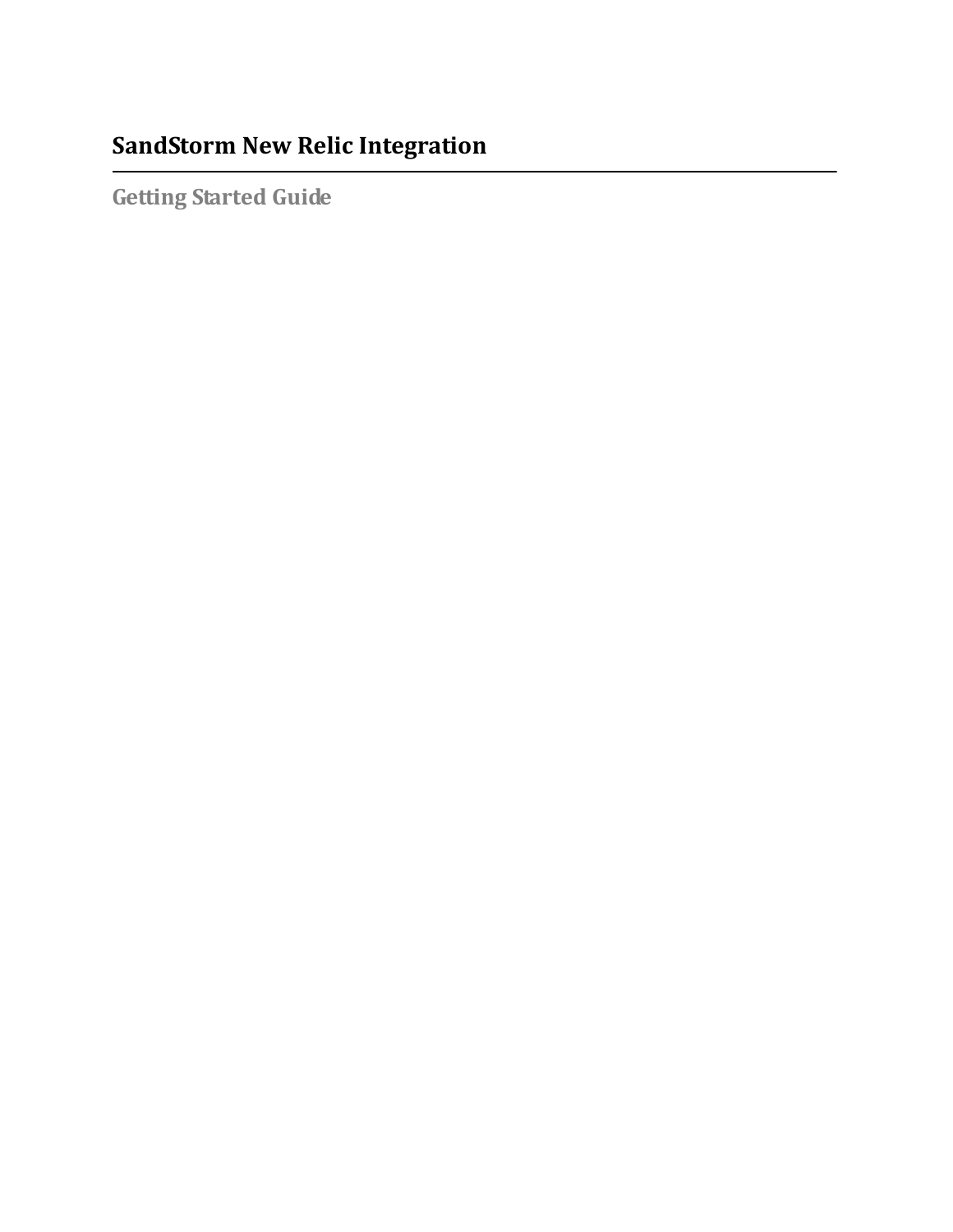# <span id="page-1-0"></span>**Contents**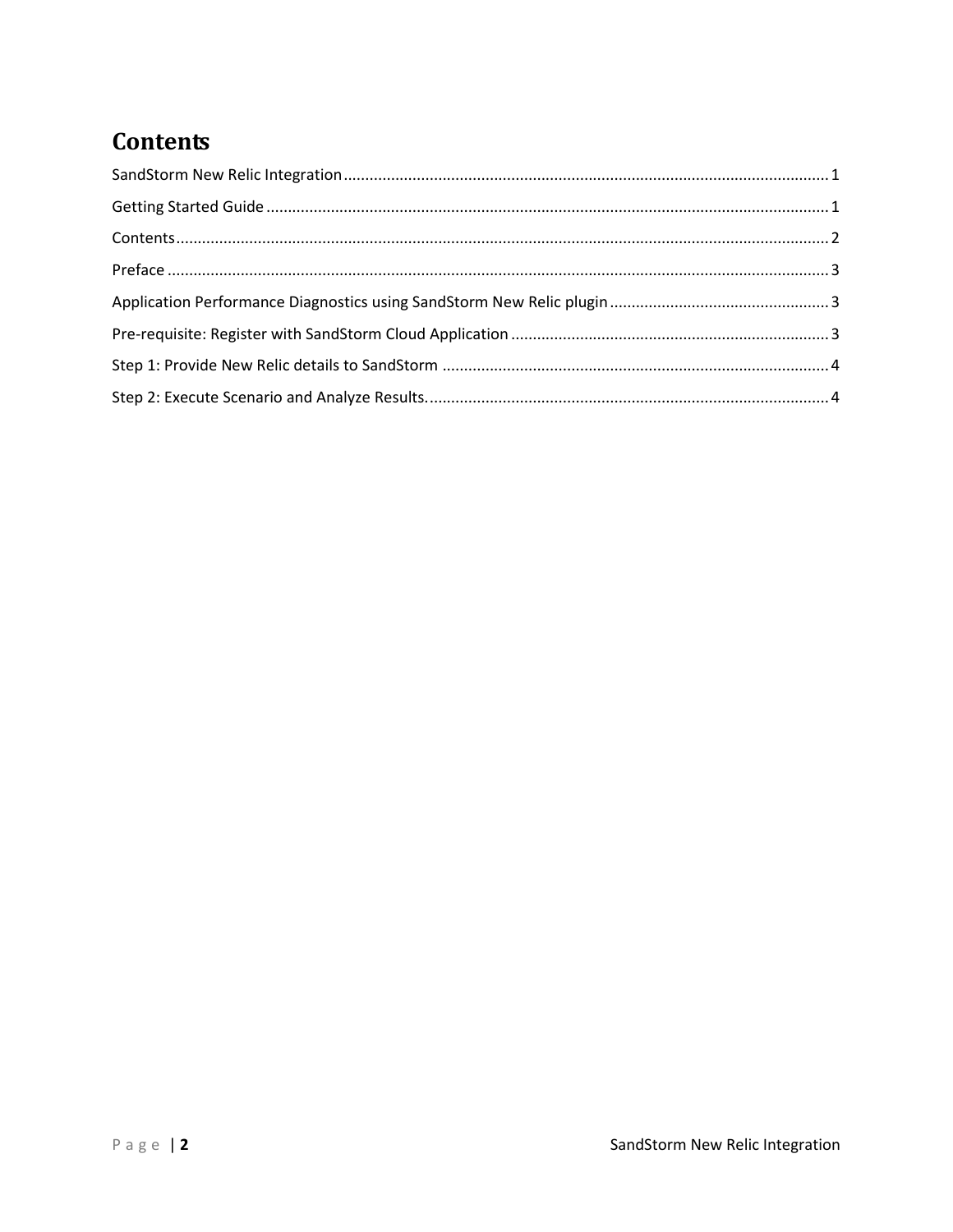## <span id="page-2-0"></span>**Preface**

This document is designed to help you getting started on using SandStorm (New Relic plugin) for identifying performance bottlenecks during performance test execution. This plug-in allows users to drill down into performance test results and isolate code bottlenecks that impacts performance. It lists the steps to configure plugin in SandStorm and result analysis. Should you have any queries, please write to us at [sandStorm@impetus.com.](mailto:sandStorm@impetus.com)

## <span id="page-2-1"></span>**Application Performance Diagnostics using SandStorm New Relic plugin**

SandStorm New Relic integration is used to integrate the performance test execution and diagnostics. It allows user to identify code performance bottlenecks from the performance test results. You need to have the following pre-requisite to use the plug-in.

- a) Valid account for SandStorm Cloud application
- b) Valid account for New Relic SAAS offering

The steps for analyzing diagnostics information during performance test execution using the plugin are given below.

Step 1) Provide New Relic details to SandStorm

Step 2) Execute scenario and result analysis

## <span id="page-2-2"></span>**Pre-requisite: Register with SandStorm Cloud Application**

Register with SandStorm Cloud Application by accessing the URL mentioned below. <http://cloud.sandstormsolution.com/sandstorm/registrationForm> . The SandStorm Evaluation page appears. Enter the mandatory details. If you are a new user, then select the 'New User' option and enter the required details, and submit the registration form. Once you are registered user with SandStorm Cloud Application, you can login into the application using the credential shared with you over a mail. Please navigate to SandStorm Cloud Application using the given below <https://cloud.sandstormsolution.com/sandstorm/login>

To execute any performance test using SandStorm Cloud Application, you need to create a project and a scenario inside that project.

Once you have the pre-requisites set up you can configure SandStorm New Relic integration.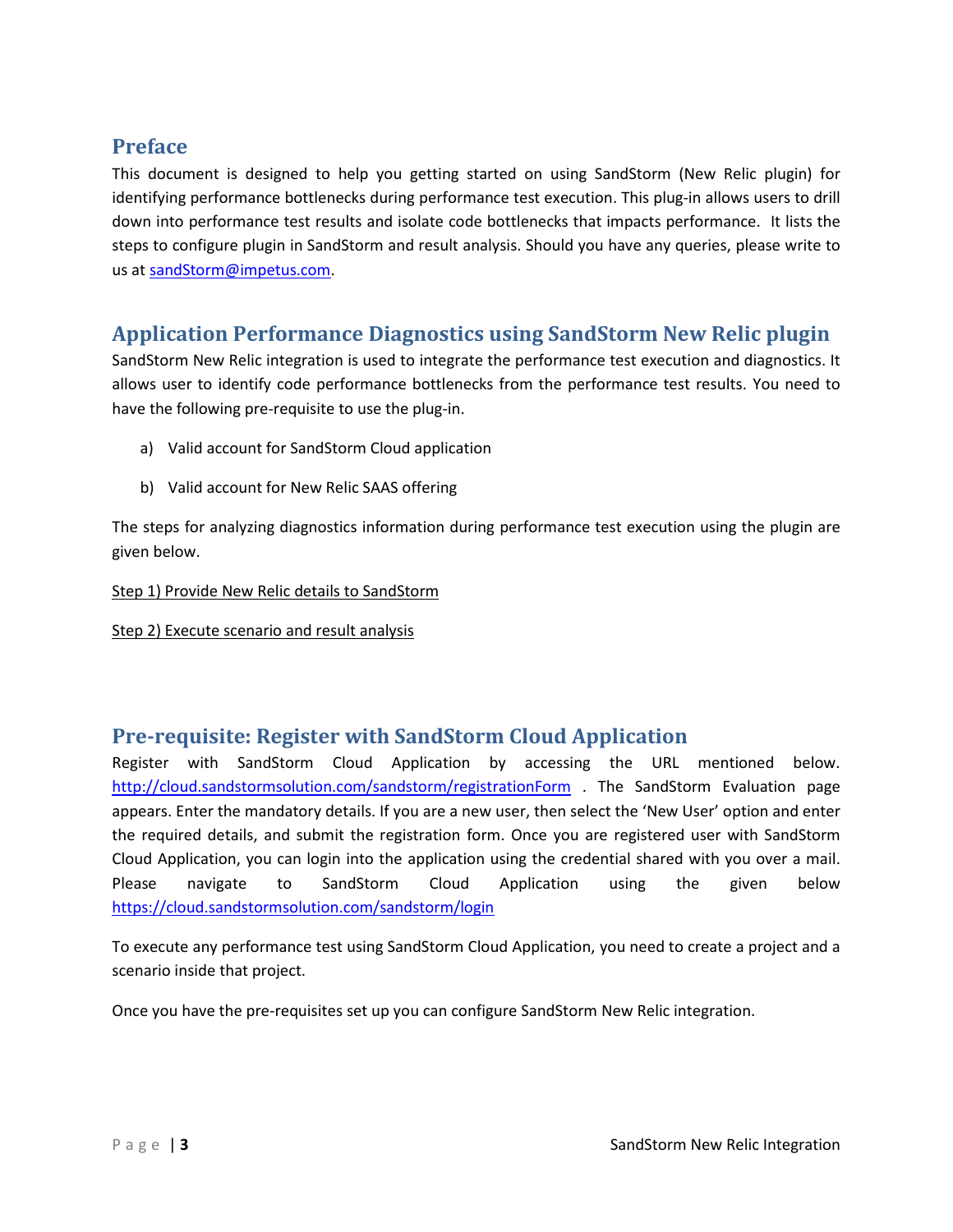## <span id="page-3-0"></span>**Step 1: Provide New Relic details to SandStorm**

After successful registration with SandStorm Cloud Application, provide the following information related to New Relic in SandStorm Account Settings:

- 1) New Relic API Key
- 2) New Relic application (Application in which diagnostic data is stored).

| Integration                               |                                |
|-------------------------------------------|--------------------------------|
| <b>New Relic</b><br>AppDynamics           |                                |
| API Key*<br>Application ShoppingCart<br>۰ | <b>Fetch Applications</b>      |
|                                           | <b>Test Connection</b><br>Save |

Screen 1: New Relic configuration in SandStorm

## <span id="page-3-1"></span>**Step 2: Execute Scenario and Analyze Results.**

- 1. Design the scenario using SandStorm scenario tab
- 2. Execute the scenario.
- 3. After the scenario execution, generate Analysis for the scenario from the Results tab.
- **4.** Click on the New Relic link under Diagnostics header in the result navigation side bar. You can view the details of app-servers in corresponding tab.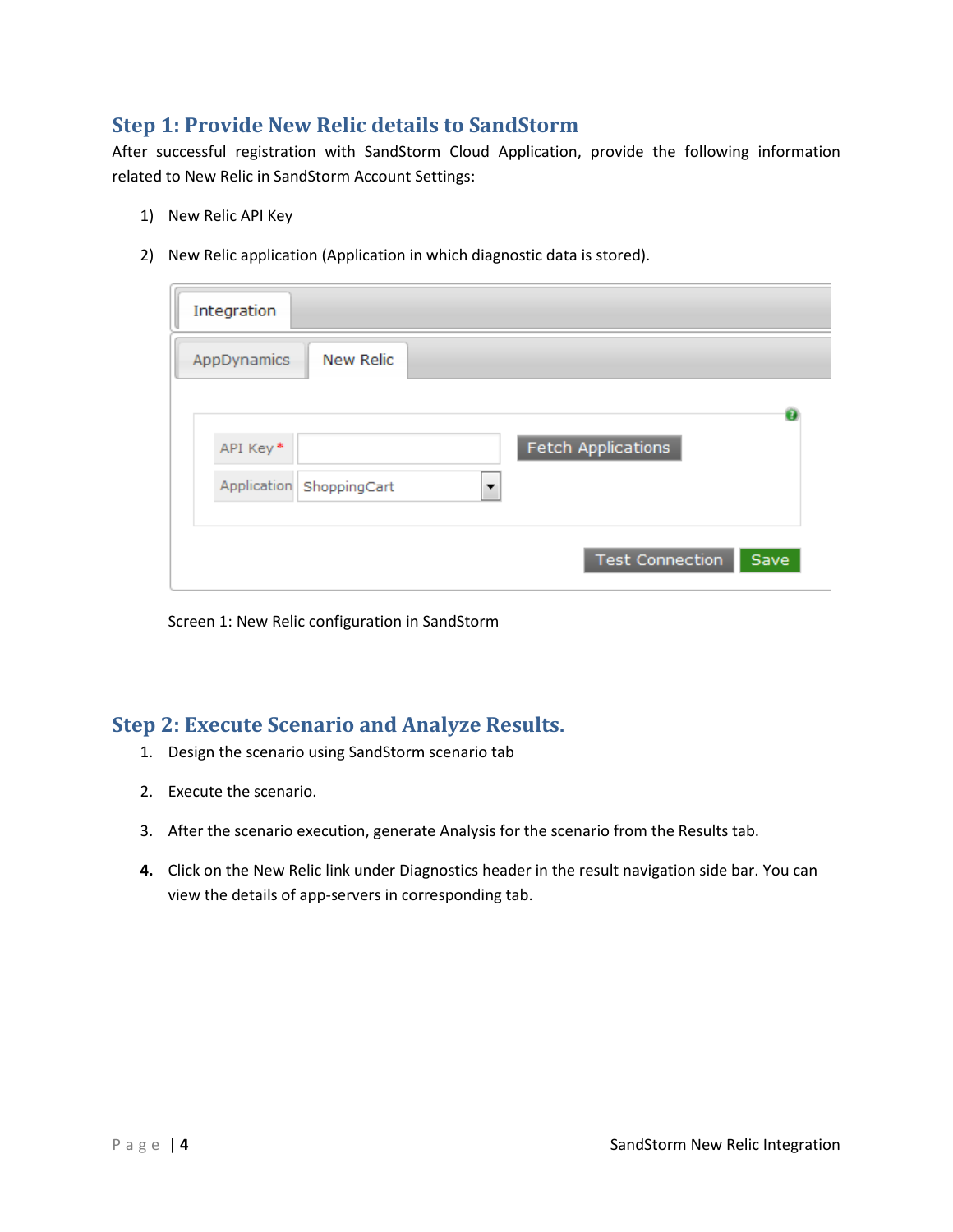| Apdex                                    | Database | <b>Browser Page View</b> | HttpDispatcher          |                     |                             |                 |  |
|------------------------------------------|----------|--------------------------|-------------------------|---------------------|-----------------------------|-----------------|--|
| <b>Name</b>                              |          | <b>Score</b>             | <b>Frustrated Count</b> | Satisfied Count (s) | <b>Tolerating Count (t)</b> | Count $\hat{z}$ |  |
| Apdex                                    |          |                          |                         | 175000              | 188                         | 175365          |  |
| Apdex/Filter/springSecurityFilterChain   |          |                          |                         |                     |                             |                 |  |
| Apdex/JSP/ajax.jsp                       |          |                          |                         | 13500               | 0                           | 13452           |  |
| Apdex/JSP/index.jsp                      |          |                          |                         |                     |                             | n               |  |
| Apdex/JSP/Welcome.jsp                    |          |                          |                         | 6730                | 0                           | 6726            |  |
| Apdex/Servlet/agentTestConnectionServlet |          |                          |                         |                     |                             |                 |  |
| Apdex/Servlet/BillingServlet             |          |                          |                         | 6720                | 10                          | 6726            |  |
| Apdex/Servlet/default                    |          |                          |                         | 128000              | 153                         | 127794          |  |
| Apdex/Servlet/jsp                        |          |                          |                         |                     | n                           |                 |  |
| Apdex/Servlet/Login                      |          |                          |                         | 6730                |                             | 6726            |  |

#### Fig 1: SandStorm New Relic Dashboard



#### Fig 2: Apdex Drill Down

| Name $\hat{z}$                 | Max Response Time (in ms) Requests Per Minute Average Response Tin |        |                                                                         | <b>Calls Per Minute</b> |
|--------------------------------|--------------------------------------------------------------------|--------|-------------------------------------------------------------------------|-------------------------|
| Database/allOther              |                                                                    |        |                                                                         |                         |
| Database/allWeb                | 666                                                                | 1120   | 8.84                                                                    | 1120                    |
| Database/category/select       | 213                                                                | 80.1   | 1.35                                                                    | 80.1                    |
| Database/collations/select     | 3.6                                                                | 0.0119 | 3.6                                                                     | 0.0119                  |
| Database/columns/select        |                                                                    |        | 0                                                                       |                         |
| Database/delete                | 581                                                                | 80.1   | 27                                                                      | 80.1                    |
| Database/getConnection         |                                                                    |        | 0                                                                       |                         |
| Database/insert                | 666                                                                | 240    | 28.5                                                                    | 240                     |
| Database/member/select         | 481                                                                | 80.1   | 2.97                                                                    | 80.1                    |
| Database/memberpurchase/insert | 432                                                                | 80     | 28.1                                                                    | 80                      |
| ு உ                            |                                                                    |        | of $3 \rightarrow \rightarrow \rightarrow$<br>Page 1<br>$1 - 1 - 1 = 1$ |                         |

#### Fig 3: Performance analysis of database transactions